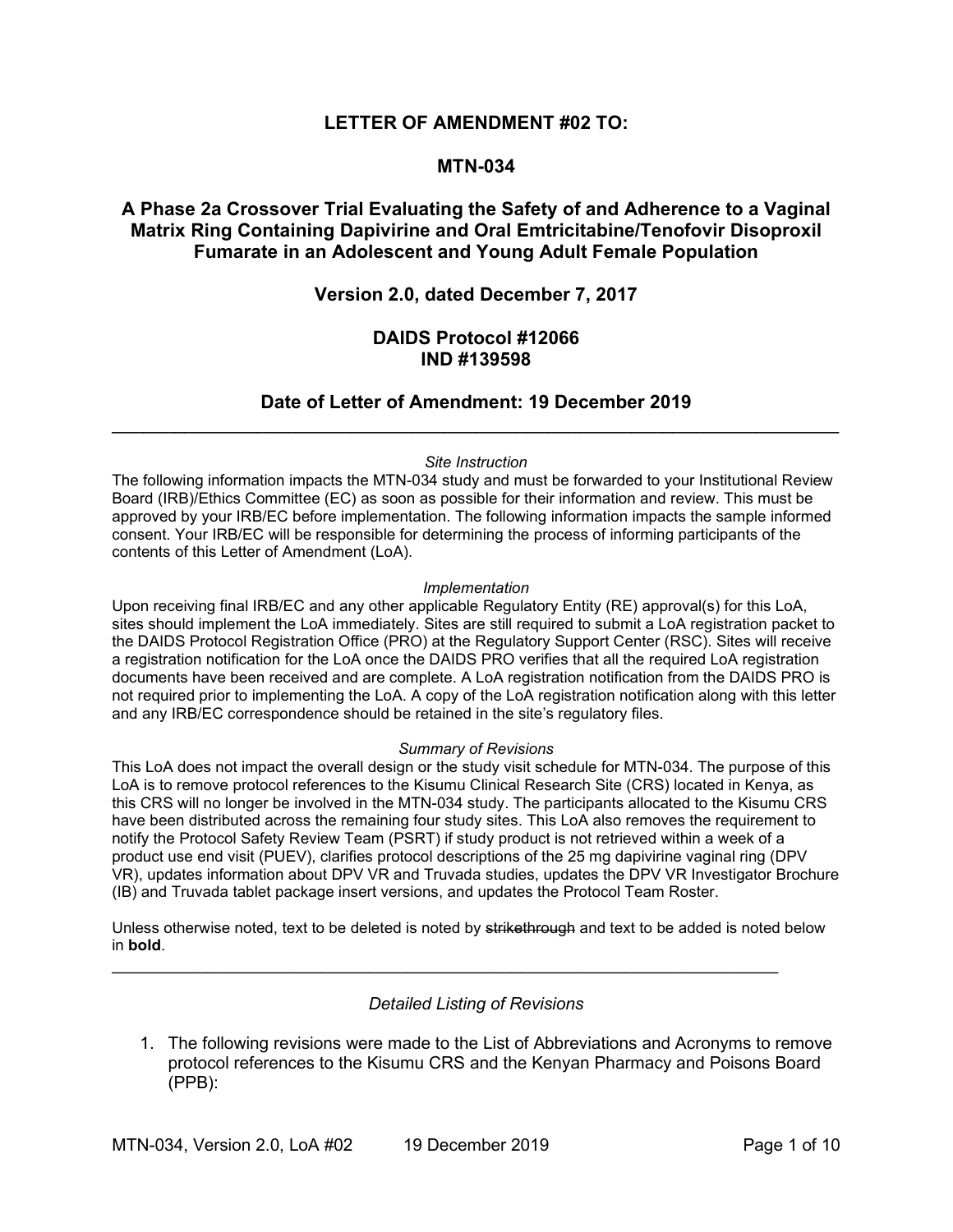KEMRI Kenyan Medical Research Institute

PPB Pharmacy and Poisons Board (Kenya)

*The following revisions (2-3) were made to remove protocol references to Kenya as one of the countries participating in the study:*

2. Last sentence in "Why is this study being done?" section of Appendix IV, *Sample Informed Assent*:

Three hundred healthy young women who are 16 to 21 years old will be enrolled in the study across South Africa, Kenya, Uganda and Zimbabwe.

3. "Who will be in this research study?" section of Appendix V, *Sample Parent/Guardian Permission Form (Screening, Enrollment, and Long-Term Storage)* and Appendix VI, *Sample Informed Consent Form (Screening, Enrollment, and Long-Term Storage)*:

Three hundred healthy adolescent and young women who are 16 to 21 years old will be enrolled in the study across various sites in South Africa, Kenya, Uganda and Zimbabwe.

*The following revision was made to remove the protocol requirement to notify the PSRT if participants do not return study product within five business days of any of the three PUEVs. This revision does not affect the protocol requirement to notify the PSRT when product is not returned in a timely fashion in cases where safety is a concern (i.e., permanent product discontinuations and temporary product holds):* 

4. Last sentence of second paragraph in Section 6.5, *Retrieval of Study Product*:

If the study product is not retrieved within that timeframe, the MTN-034 PSRT must be informed.

*Since determination of safety and effectiveness of a product is a regulatory responsibility and considering the DPV VR is currently under regulatory review, the protocol language regarding safety and effectiveness of the DPV VR has been modified. Therefore, the following revisions (5-13) were made to replace all protocol descriptions of the DPV VR as "safe" and "effective" with more precise terms (e.g., "well-tolerated", "statistically significant reduction in the risk of HIV-1 infection"):*

5. Second sentence of fifth paragraph in Section 2.1, *Microbicides and oral PrEP in HIV/AIDS Prevention*:

Both studies found the VR to be safe and effective in reducing **well-tolerated, and both studies showed a statistically significant reduction in the risk of** HIV-1 infection in healthy female adults in sub-Saharan Africa when used for one month and replaced monthly.11,12

6. First sentence of first paragraph in "Safety" sub-section of Section 2.7.1, *Clinical Studies of Dapivirine Vaginal Rings*: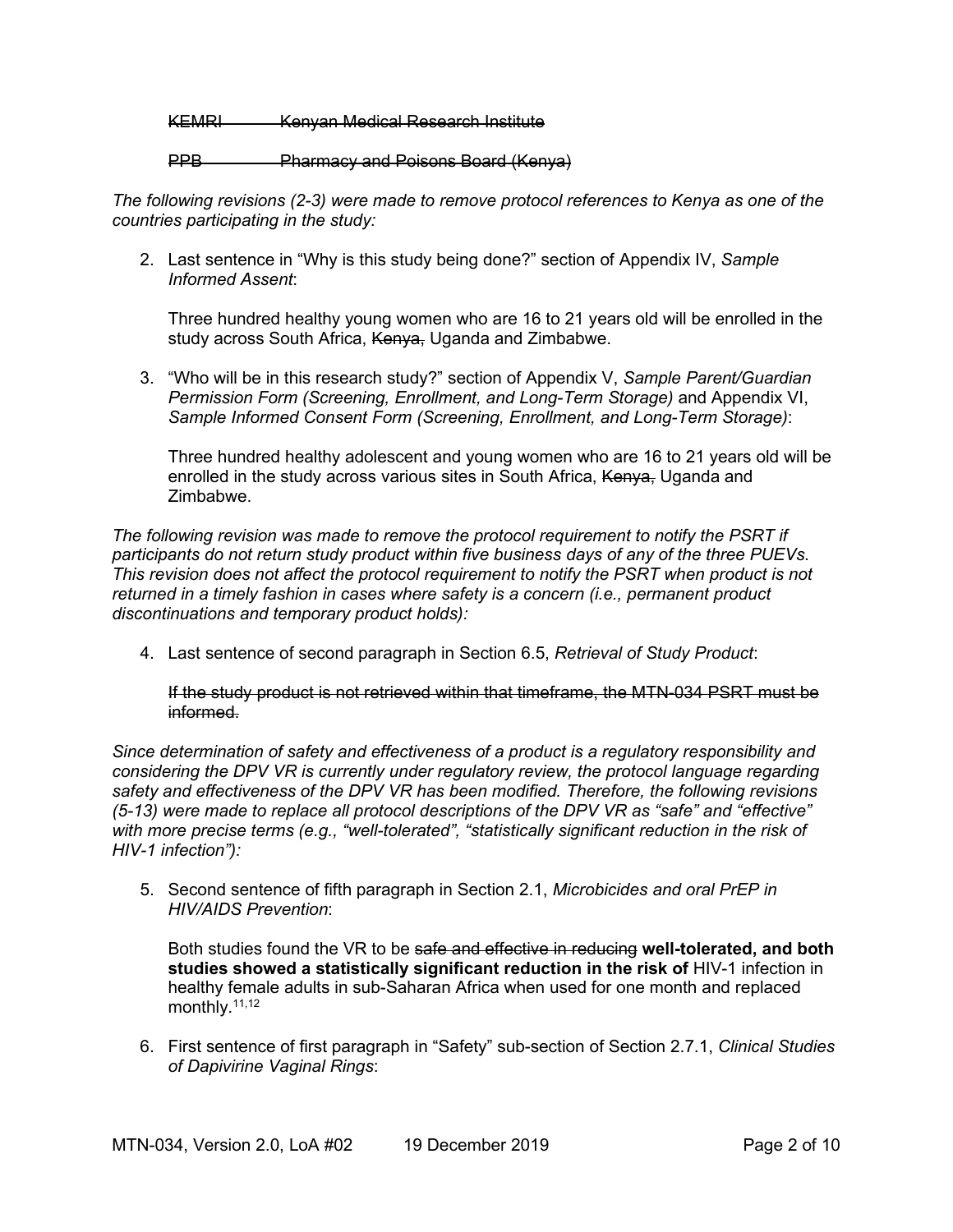Across all clinical trials conducted in healthy participants evaluating multiple ring configurations **formulations**, the dapivirine VR was generally safe and well-tolerated.22

7. First sentence of seventh paragraph in "Extended Safety and Efficacy" sub-section of Section 2.7.1, *Clinical Studies of Dapivirine Vaginal Rings*:

The dapivirine ring was safe and effective in preventing **well-tolerated and led to a statistically significant reduction in the risk of** HIV**-1** infection in both ASPIRE and The Ring Study.

8. Fourth sentence of eighth paragraph in "Extended Safety and Efficacy" sub-section of Section 2.7.1, *Clinical Studies of Dapivirine Vaginal Rings*:

The study will evaluate **evaluated** the safety of and participant adherence to the dapivirine (25 mg) VR in the context of an open-label extension trial, reflecting a transition to a more real-world type of product use where the participants know they are getting an active product that has been shown to be safe and effective **well-tolerated and to provide a statistically significant reduction in the risk of HIV-1 infection** when used as indicated.

9. Last sentence of third paragraph in Section 2.10, *Rationale for Study Design*:

It is important to note that there will not be a washout period between study product use periods as withholding an effective HIV preventative agent from this at**-**risk population during the trial would be unethical.

10. First sentence of first paragraph and second sentence of second paragraph in Section 13.4.2, *Benefits*:

Given that the dapivirine VR as tested in MTN-020 (ASPIRE)**, MTN-025 (HOPE),** and IPM 027 (The Ring Study) **and IPM 032 (DREAM)** was found to be **well-tolerated** safe and effective, participants in MTN-034 will experience the direct benefit of using a product that has been found to be safe and effective in preventing HIV acquisition and will be an HIV-1 prevention product currently being considered for potential regulatory approval.

Specifically, information learned in this study may help to understand issues important for broader implementation of the dapivirine ring and PrEP and/or for the development of other safe and effective interventions to prevent HIV**-1** acquisition in adolescent and young adult women.

11. Fifth and sixth sentences in Section 13.7.2, *Children*:

Both products being used in this study have been shown to be safe and effective **welltolerated and to provide a statistically significant reduction in the risk of HIV-1 infection** in adults **when used as instructed**. However, as of December 2016, dapivirine was not approved in the countries where the implementation of this trial is planned, and though FTC/TDF for oral PrEP was approved in two of the trial countries, South Africa and Kenya, it **dapivirine is still under consideration for potential regulatory approval as an HIV-1 prevention product, and Truvada for oral PrEP** has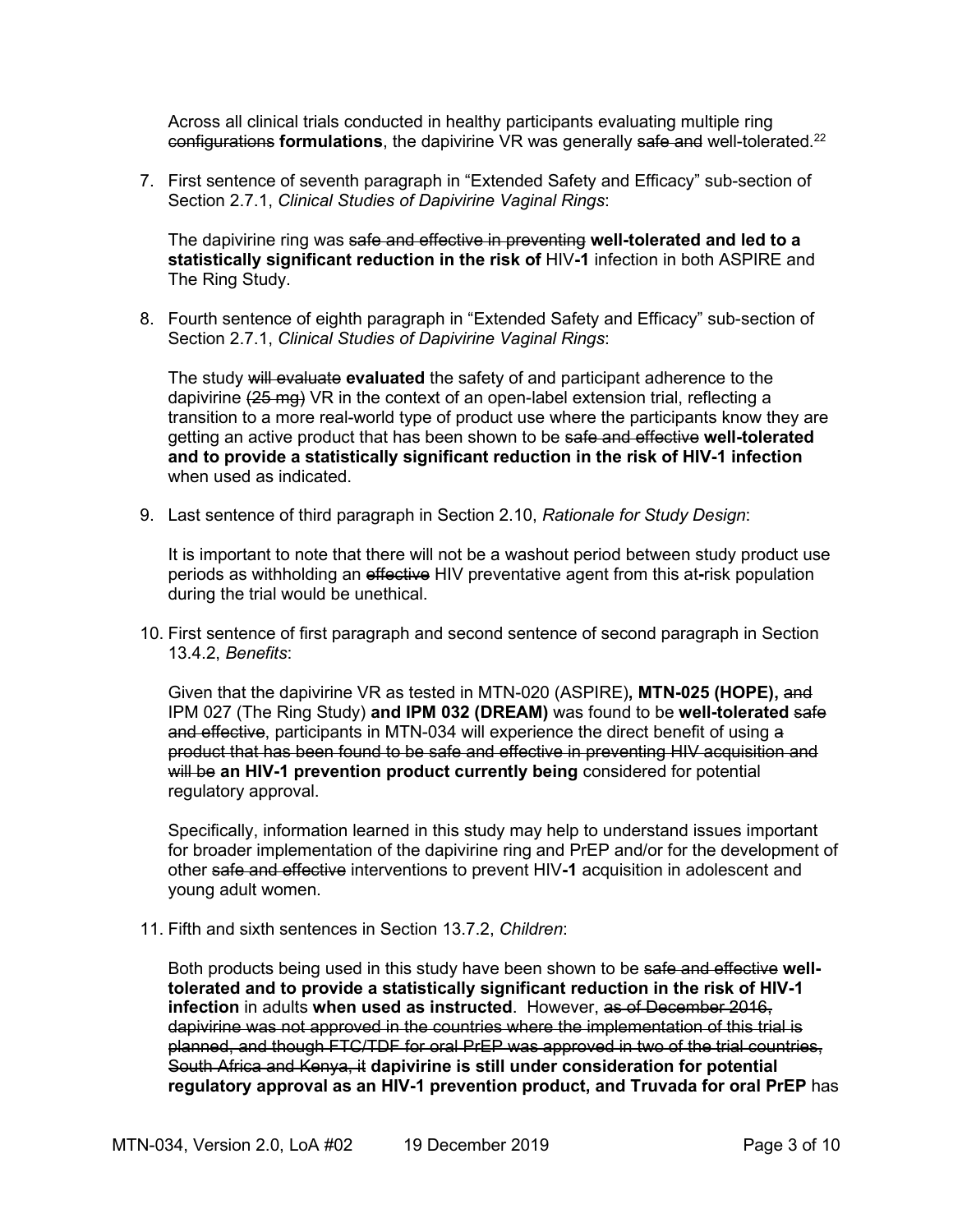not yet been made widely accessible in **the countries where the study is being implemented** either country.

12. First sentence of the "Why is this Study Being Done?" section in Appendix IV, *Sample Informed Assent*:

A vaginal ring (which contains a drug called dapivirine) and an oral tablet (which is called Truvada) have been proven to be safe for use **were well-tolerated when used** by adolescents and adults, and to protect against **reduced the risk of** HIV**-1** infection when used consistently by people 18 years and older.

13. Third, fourth, and after the last sentence of second paragraph in the "Why is this research being done?" section of Appendix V, *Sample Parent/Guardian Permission Form (Screening, Enrollment, and Long-Term Storage)* and Appendix VI, *Sample Informed Consent Form (Screening, Enrollment, and Long-Term Storage)*:

The dapivirine **vaginal** ring was tested and found to be safe **well-tolerated when used** for use by adolescent (15-17 years old) and adult (18 years and older) women. It was also found to be effective in preventing HIV **reduce the risk of HIV-1 infection** in women ages 22-45 when used consistently.

# **The ring has not yet been approved as an HIV-1 prevention product by regulatory agencies like the Food and Drug Administration (FDA) or European Medicines Agency.**

*The following revisions (14-26) were made to update information about DPV VR and Truvada studies in the study protocol, including updating the DPV VR risk language so it better aligns with DPV VR risk language in the current DPV VR IB and incorporating recently disseminated results from the MTN-025 (HIV Open-label Prevention Extension [HOPE]), IPM 032 (Dapivirine Ring Extended Access and Monitoring [DREAM]) and HPTN 082 studies:* 

14. Last sentence of first paragraph in Section 2.2.2, *FTC/TDF Tablet*:

Truvada® for oral PrEP was also **has been** approved for use by adults at high risk of sexually acquiring HIV-1 infection in both **a number of other countries, including** South Africa**, Zimbabwe, and Uganda; due to the high cost of Truvada®, the Ugandan Ministry of Health has recommended the use of the TDF/lamivudine (3TC) (300/300 mg) tablet for PrEP instead.** and Kenya, first by South Africa's Medicines Control Council (MCC) in November 2015, shortly followed by Kenya's Pharmacy and Poisons Board (PPB) in December 2015.

15. First sentence of first paragraph, first and fourth bullet points, and first sentence of second paragraph in Section 2.7.1, *Clinical Studies of Dapivirine Vaginal Rings*:

To date, a total of 29 **31** Phase 1 and Phase 1/2 clinical trials of dapivirine have been conducted, with all but two completed:22

• Eight **Ten** trials of dapivirine VRs (containing 25 mg loads); a total of 298 **503** participants were assigned to receive dapivirine VRs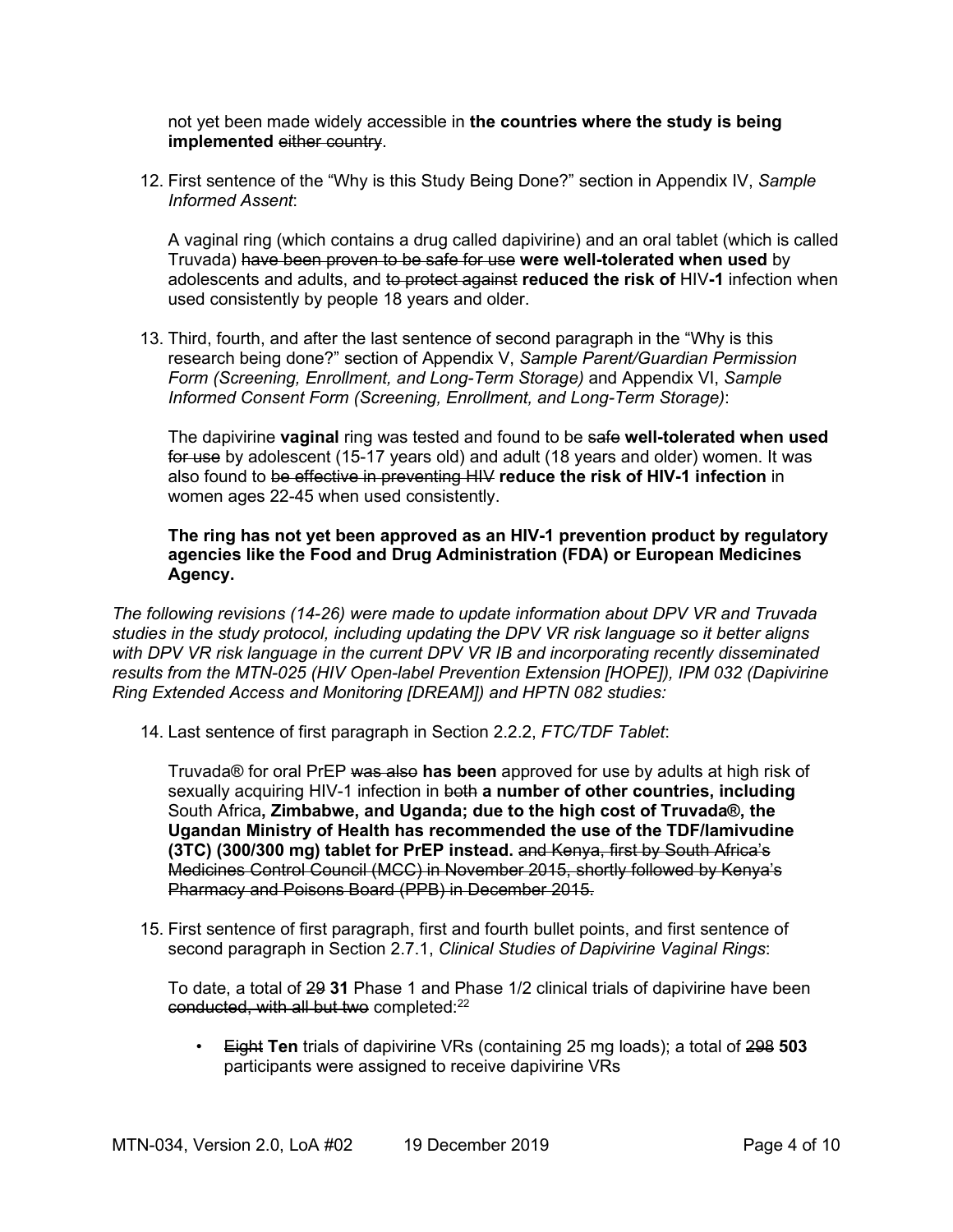• Two trials of dapivirine vaginal film; a total of 25 74-women were assigned to receive dapivirine vaginal film

Additionally, two recently **Two** completed Phase 3 trials, MTN-020 (ASPIRE) and IPM 027 (The Ring Study), evaluated long-term safety and efficacy of the 25 mg dapivirine vaginal Ring-004, in which the VR was replaced with a new VR after approximately 28 days of use.

16. After the last sentence of second paragraph in Section 2.7.1, *Clinical Studies of Dapivirine Vaginal Rings*:

**Two Phase 3B open-label extension trials, IPM 032 (DREAM) and MTN-025 (HOPE), offering the extended use of the VR to former participants of The Ring Study and ASPIRE, respectively, have also been completed. A total of 2309 participants were enrolled between the two Phase 3B studies, including 978 assigned to the placebo rings in the Phase 3 trials. 22** 

**To date, a total of 4100 adult women between 18 and 65 years of age have been exposed to the dapivirine VR across the clinical development program's completed Phase 1-3B studies.22**

17. Second sentence of fifth paragraph in "Safety" sub-section of Section 2.7.1, *Clinical Studies of Dapivirine Vaginal Rings*:

It has been evaluated in five eight completed **Phase 1 and Phase 2** clinical trials.<sup>22</sup>

18. Third sentence of fifth paragraph and third sentence of seventh paragraph in "Extended Safety and Efficacy" sub-section of Section 2.7.1, *Clinical Studies of Dapivirine Vaginal Rings*:

In pre-defined as-randomized subgroup analyses, HIV protection differed significantly by age, with a 61% reduced risk of HIV for women ≥ 25 years **(95%** [CI: 32%, **-**77%**,** )] p<0.001**)**, and 10% reduced risk for women < 25 years (**95%** CI: -41%, **-**43%**,** ) p=0.64**)**.

Two open label studies are currently under way to evaluate **were recently completed, evaluating** the VR's effectiveness in a more real-world setting as the VR moves through the marketing approval process.

19. First and fifth sentences of eighth paragraph in "Extended Safety and Efficacy" subsection of Section 2.7.1, *Clinical Studies of Dapivirine Vaginal Rings*:

MTN-025, the HIV Open-label Prevention Extension (HOPE) trial, is **was** a multi-site, open-label, randomized, Phase 3b trial currently being implemented in the ASPIRE trial research sites.**<sup>39</sup>**

The HOPE sample size will be contingent upon how many former ASPIRE participants are interested in enrolling, are **study enrolled 1456 former ASPIRE participants who**  were HIV- negative and otherwise eligible to enroll. As with ASPIRE, the HOPE study **found no significant safety concerns with the ring, and ring use adherence was higher in HOPE. Furthermore, though the HOPE study lacked a comparison placebo group, HIV-1 incidence was lower than expected by weighted bootstrap**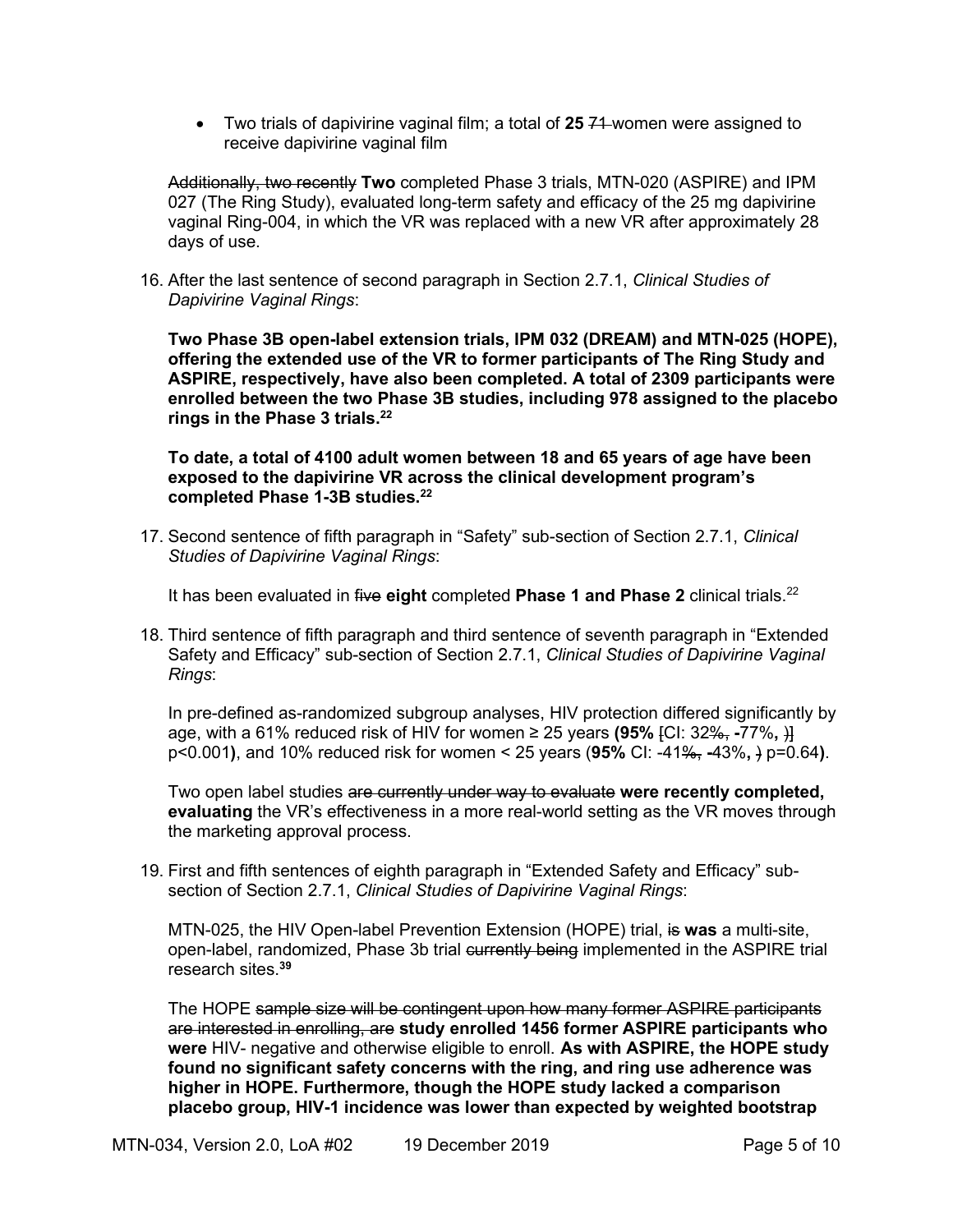**sampling of the placebo arm of ASPIRE (matched by site, age, and presence of a curable STI at baseline).** 

**Product-related AEs were minimal and similar in frequency and severity as those observed in ASPIRE, with no SAEs related to ring use. At baseline, 1342 participants (92%) accepted the VR, and ring uptake remained high throughout the study: 90%, 89%, 87%, 83%, and 79% at Months 1, 2, 3, 6, and 9. Most (86%) returned rings had residual dapivirine levels consistent with some use during the prior month (>0.9 mg released). A total of 35 HIV**‐**1 infections were observed among enrolled participants between July 2016 and August 2018 for an observed incidence of 2.7 per 100 person**‐**years (95% CI: 1.9-3.8) among all women in HOPE, regardless of ring acceptance or use. Expected HIV**‐**1 incidence was 4.4 per 100 person**‐**years (95% CI: 3.2-5.8) in the absence of access to the ring; an incidence of ≤ 2.7 would be expected to occur in fewer than 33 in 10,000 (0.33%) samplings. Lastly, no clear resistance pathway for resistance-associated mutations potentially selected by DPV was identified based on the pattern of NNRTI mutations observed among the 35 HOPE participants who acquired an HIV infection during the study.**

20. Last paragraph in "Extended Safety and Efficacy" sub-section of Section 2.7.1, *Clinical Studies of Dapivirine Vaginal Rings*:

IPM 032, the Dapivirine Ring Extended Access and Monitoring (DREAM) study, is **was** a multi-site, open-label follow-on trial to The Ring Study currently being implemented in six of the IPM 027 sites.**<sup>40</sup>** Approximately 1700 **In total, 941** eligible HIV-uninfected former Ring Study participants, as well as ring-naive women aged 18-25, will receive**d** the same VR used in The Ring Study. Like the HOPE study, DREAM study participants will be **were** asked to use the VR for a total period of 12 months, replacing it monthly, and to attend monthly study follow-up visits for the first 3 months and quarterly thereafter. In addition to offering former Ring Study participants access to the VR and evaluating the safety of and participant adherence to the dapivirine VR in the context of an open-label extension trial, the DREAM study will also explore**d** when, how and why young women use**d** the ring, as well as how adherence may **have** affect**ed** the VR's efficacy and ways to support effective VR use.

**The ring was found to be well-tolerated in DREAM with a safety profile similar to The Ring Study. Most (95%) DREAM participants had returned rings with residual dapivirine levels which showed they had used the ring at least some of the time (ranging from intermittent to consistent use), up from 83% in The Ring Study. From July 2016 to November 2018, an HIV-1 incidence of 1.6% was observed, compared to an incidence rate of 4.3% in a simulated placebo group based on data from participants with similar characteristics in the placebo arm of The Ring Study, suggesting an estimated 63% reduction in HIV-1 risk for women who used the ring.**

21. Second sentence of first paragraph in "Effectiveness of Truvada as PrEP in Studies that Enrolled Women" sub-section of Section 2.7.2, Clinical Studies of FTC/TDF Tablet (Truvada):

In late 2015, both the South African **Medicines Control Council (MCC)** MCC and the Kenyan PPB also approved Truvada® for use as oral PrEP by adults at high risk of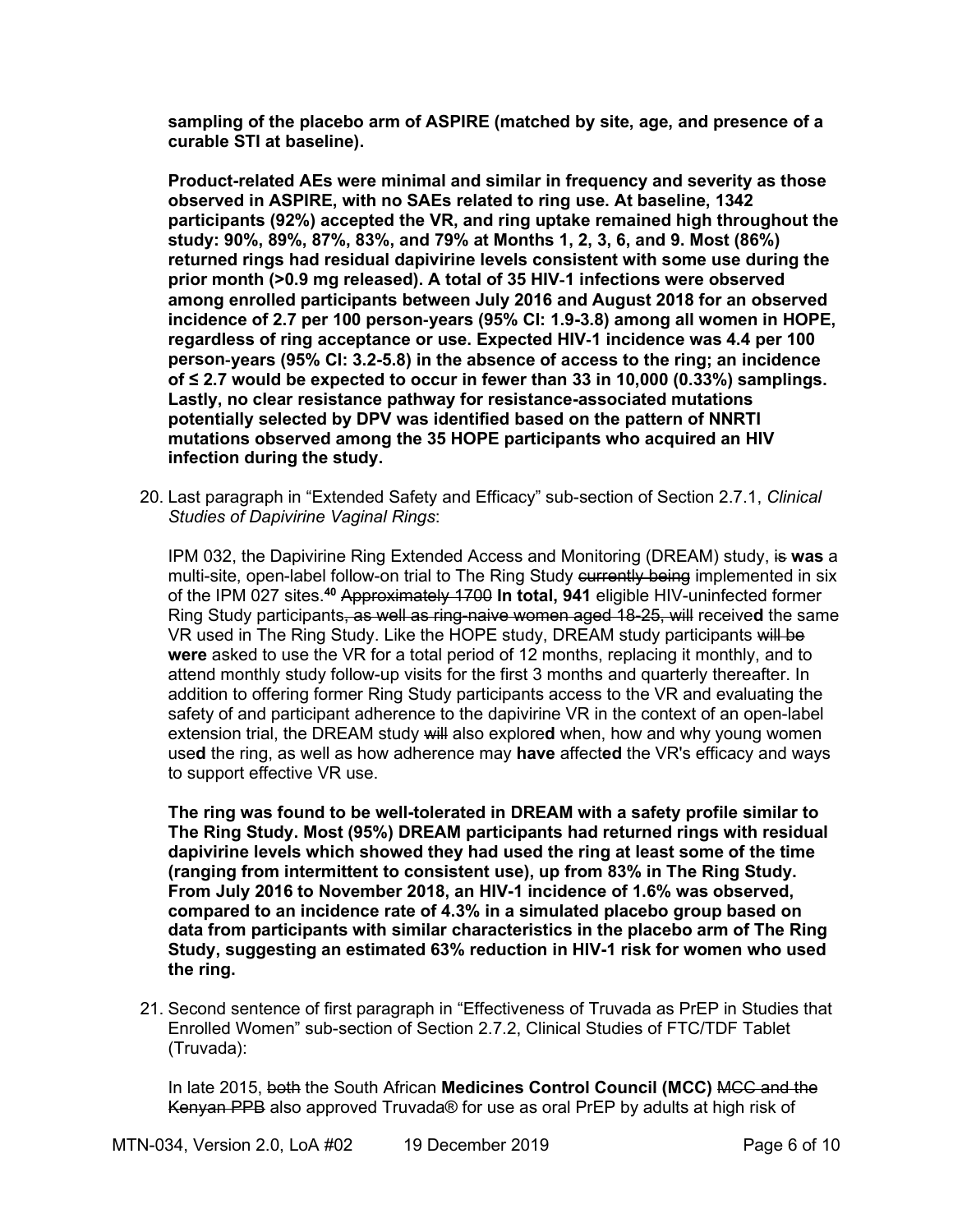sexually acquiring HIV-1 infection. **National drug regulatory bodies in Zimbabwe and Uganda followed suit in March 2017 and December 2017, respectively.** 25

22. Paragraph labeled "HPTN 082" in "Uptake, adherence and efficacy of open label FTC/TDF in African women" sub-section of Section 2.7.2, *Clinical Studies of FTC/TDF Tablet (Truvada®)*:

HPTN 082 is **was** a Phase IV, randomized, open-label, multi-site prospective study that will assess**ed** PrEP acceptance and adherence among HIV-uninfected young women ages 16-25 years in South Africa (Cape Town and Johannesburg) and Harare, Zimbabwe. All participants will be **were** offered once-daily oral FTC 200 mg/TDF 300 mg. The study will recruit**ed 427** approximately 400 young women who **either** adopt**ed** PrEP at enrollment and up to 200 young women who are eligible and **or were** interested in PrEP but decline**d** PrEP at enrollment**; these latter participants** , who will continue**d** to be offered PrEP after enrollment. All women who accept**ed** PrEP will be **were** randomized 1:1 to receive enhanced adherence counseling based on feedback from observed drug levels or standard adherence support. A subset of up to ~25 women per site (maximum 75), will participate**d** in qualitative assessments of facilitators and barriers for PrEP acceptance, adherence and continuation. The primary study objectives are **were** to assess the proportion and characteristics of young HIV-uninfected women who accept**ed** vs. decline**d** PrEP at enrollment, and to assess the difference in PrEP adherence using counseling based on drug levels from the 4**-** and 8**-**week visits in participants randomized to the enhanced versus standard arms. Participants will be **were** followed for 12 months. The trial began enrollment in October 2016 **and completed follow-up in October 2018.** 

**Most (95%) enrolled participants initiated PrEP either with standard or enhanced adherence support, and most (84%) participants who returned for follow up had detectable levels of tenofovir diphosphate (TFV-DP) in their blood according to dried blood spot (DBS) analyses. Among these participants, 25% had TFV-DP levels suggesting "high adherence." At six- and twelve-month follow-up visits, investigators found that participants with detectable levels of TFV-DP declined to 57% and 31%, respectively. Only 9% of young women had TFV-DP levels associated with high adherence at 12 months. Overall, four women acquired HIV during the study, all of whom had undetectable drug levels in their blood, suggesting limited adherence to PrEP. Investigators saw no difference in drug levels between the two randomized groups at three, six or twelve months, indicating that drug level feedback did not improve PrEP adherence. The preliminary results suggest that tailored, evidence-based adherence support strategies may be needed to durably engage young African women in consistent PrEP use, and that HIV prevention methods that do not rely on daily adherence may be advantageous in this population.** 57

23. Last sentence in paragraph labeled "IMPAACT 2009" in "Uptake, adherence and efficacy of open label FTC/TDF in African women" sub-section of Section 2.7.2, *Clinical Studies of FTC/TDF Tablet (Truvada®)*:

As of Q4 2017, the **The** trial is in development and sites have been selected **currently**  enrolling in Zimbabwe, Malawi, Uganda and South Africa.<sup>59</sup>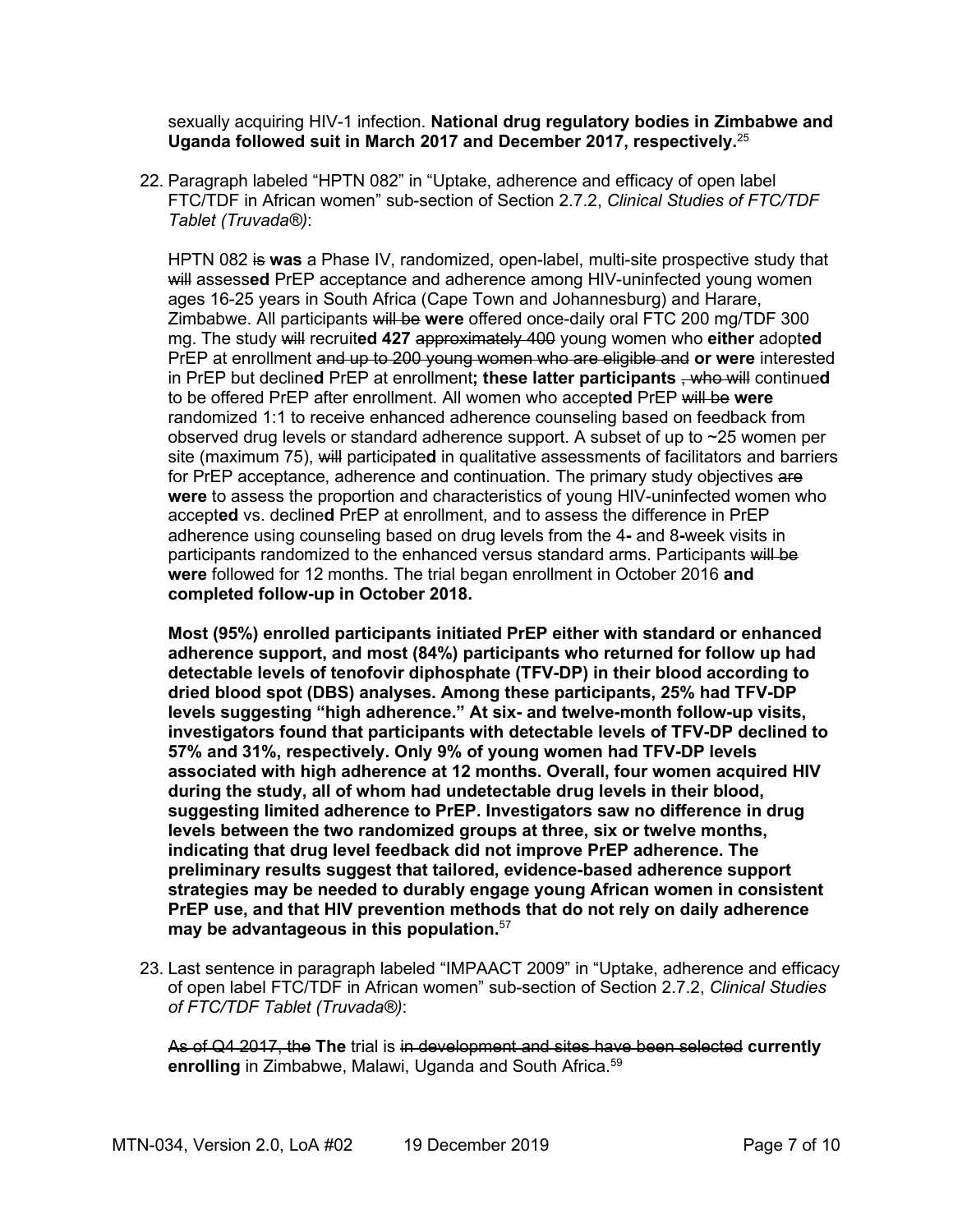24. First sentence of the first paragraph, second sentence of the second paragraph, and last sentence of the third paragraph in the "Dapivirine" sub-section of Section 13.4.1, *Risks*:

Use of the study VR may lead to vaginal symptoms, including irritation, increased discharge, and discomfort (including with vaginal intercourse) **urinary tract infections, vaginal discharge, vulvovaginal pruritus, vulvovaginitis, and pelvic pain. Less common side effects include: cervicitis, cystitis, vaginal odor, cervix erythema, cervix ecchymosis, cervix edema, cervical discharge, vulvovaginal pain/discomfort, pelvic discomfort, vaginal/uterine cervical erosion, genital itching/discomfort, dysuria, pollakiuria, bladder pain, abdominal pain/discomfort, suprapubic pain, application site pain/discomfort, and vaginal laceration**.

No safety concerns were noted in DPV **dapivirine** VR users as compared to placebo VR users. **There were no new safety concerns noted in the two dapivirine VR openlabel extension trials, MTN-025 (HOPE) and IPM 032 (DREAM), which enrolled a total of 2309 women, and results were reported in July 2019 and June 2019, respectively.**

Clinical relevance has yet to be established**, however, as no clear resistance pathway has emerged. All NNRTI mutations observed in women using dapivirine VRs have also been observed in women using placebo rings, and it is unclear if the observed mutations were transmitted or arose due to dapivirine selective pressure given the increasing prevalence of NNRTI resistance mutations in the study communities and the absence of data on the transmitting partner's virologic profile**.

25. After the fifth bullet point of the "What are the Risks of the Study?" section in Appendix IV, *Sample Informed Assent*:

Some women who used the vaginal rings in other studies have had:

• Discharge from the vagina, some pain, burning or itchiness in the vagina, or vaginal bleeding in between usual periods **urinary tract infections**.

# **Less common side effects included:**

- **Cervical irritation, bruising, swelling, inflammation, wearing, and discharge; bladder pain and inflammation; vaginal odor, itching, tearing, and discomfort; pelvic and abdominal pain and discomfort; and problems urinating.**
- 26. After the second bullet point in the "Risks of the Vaginal Ring" section of Appendix V, *Sample Parent/Guardian Permission Form (Screening, Enrollment, and Long-Term Storage)* and Appendix VI, *Sample Informed Consent Form (Screening, Enrollment, and Long-Term Storage)*:
	- **Urinary tract infections** Vaginal bleeding in between their usual periods

### **Less common side effects included:**

• **Cervical irritation, bruising, swelling, inflammation, wearing, and discharge; bladder pain and inflammation; vaginal odor, itching, tearing, and discomfort; pelvic and abdominal pain and discomfort; and problems urinating.**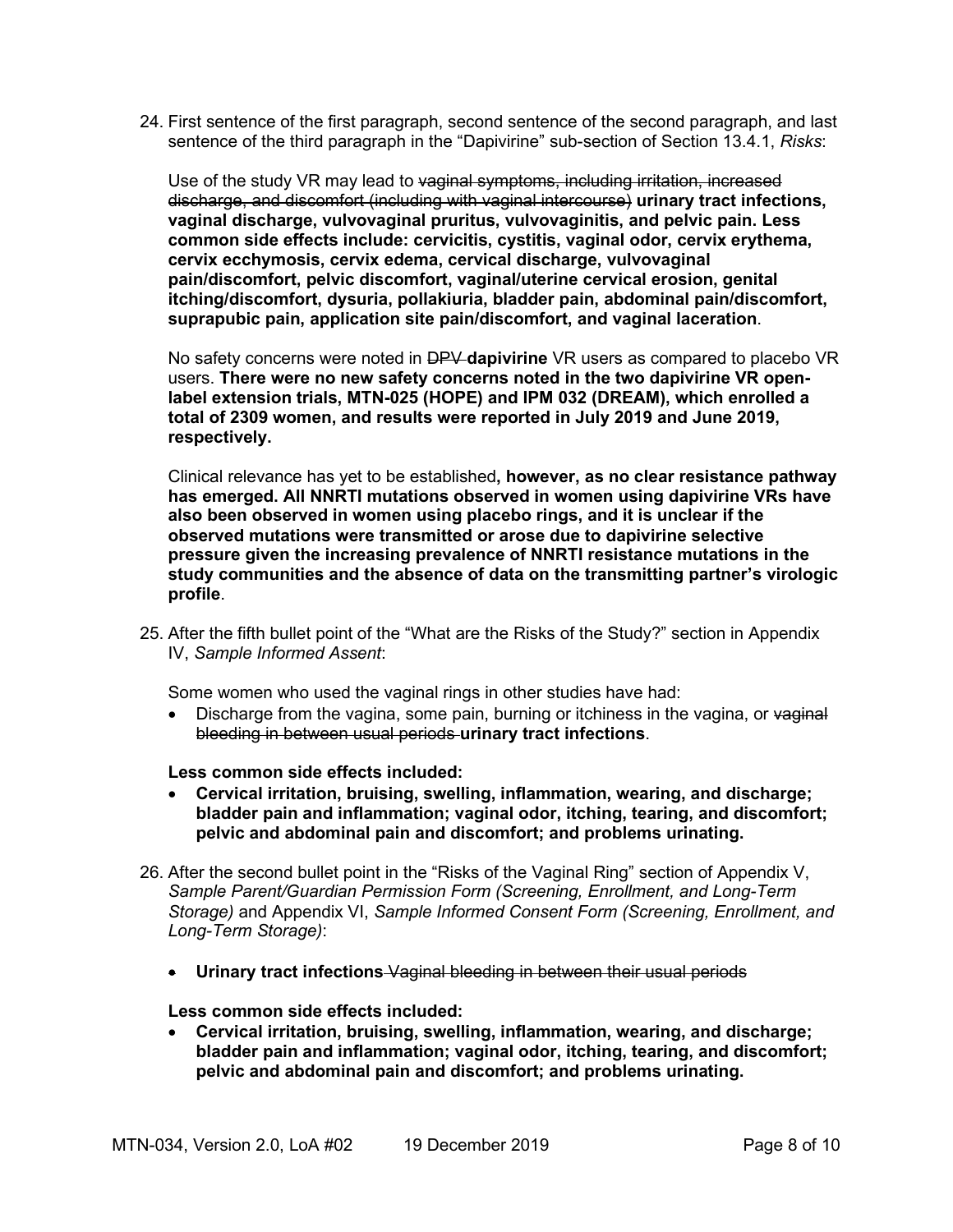- 27. Protocol references to the DPV VR IB were updated to the most current version dated 11 November 2019.
- 28. Protocol references to the Truvada Package Insert were updated to the most current version dated May 2018.
- 29. Protocol Team Roster Deletions: Nelly Mugo, Felix Mhlanga, Gonasagrie Nair (as Site Investigator of Record only, not as Protocol Chair) and Renee Ridzon.
- 30. Protocol Team Roster Additions:

# **Shakeera Arnolds, MBChB Site Investigator of Record** Emavundleni Research Centre 14 Sonwabile Drive Old Crossroads Klipfontein 7750 Cape Town South Africa Phone: 27-21-650-1747 Fax: 27-21-386-0054 Email: Shakeera.Arnolds@hiv-research.org.za

**Shorai Mukaka, MBChB** 

**Site Investigator of Record** UZCHS CTRC 15 Phillips Avenue, Belgravia Harare, Zimbabwe Phone: 263-77-267-0810 Fax: 263-4-704-897 Email: smukaka@uzchs-ctrc.org

31. Protocol Team Roster – Corrections:

The University of Zimbabwe College of Health Sciences (UZCHS) Clinical Trials Unit **Research Centre (CTRC)** – Spilhaus CRS

Z. Mike Chirenje MD, FRCOG CTU PI UZCHS CTU **CTRC** 15 Phillips Avenue, Belgravia Harare, Zimbabwe Phone: 263-4-704-966 Fax: 263-4-704-897 Email: mchirenje@uzchs-ctu.org **uzchs-ctrc.org**

32. Protocol Signature Page was updated to include Letter of Amendment #02; it is appended to the end of this document.

The above information will be incorporated into the next version of the protocol at a later time if it is amended.